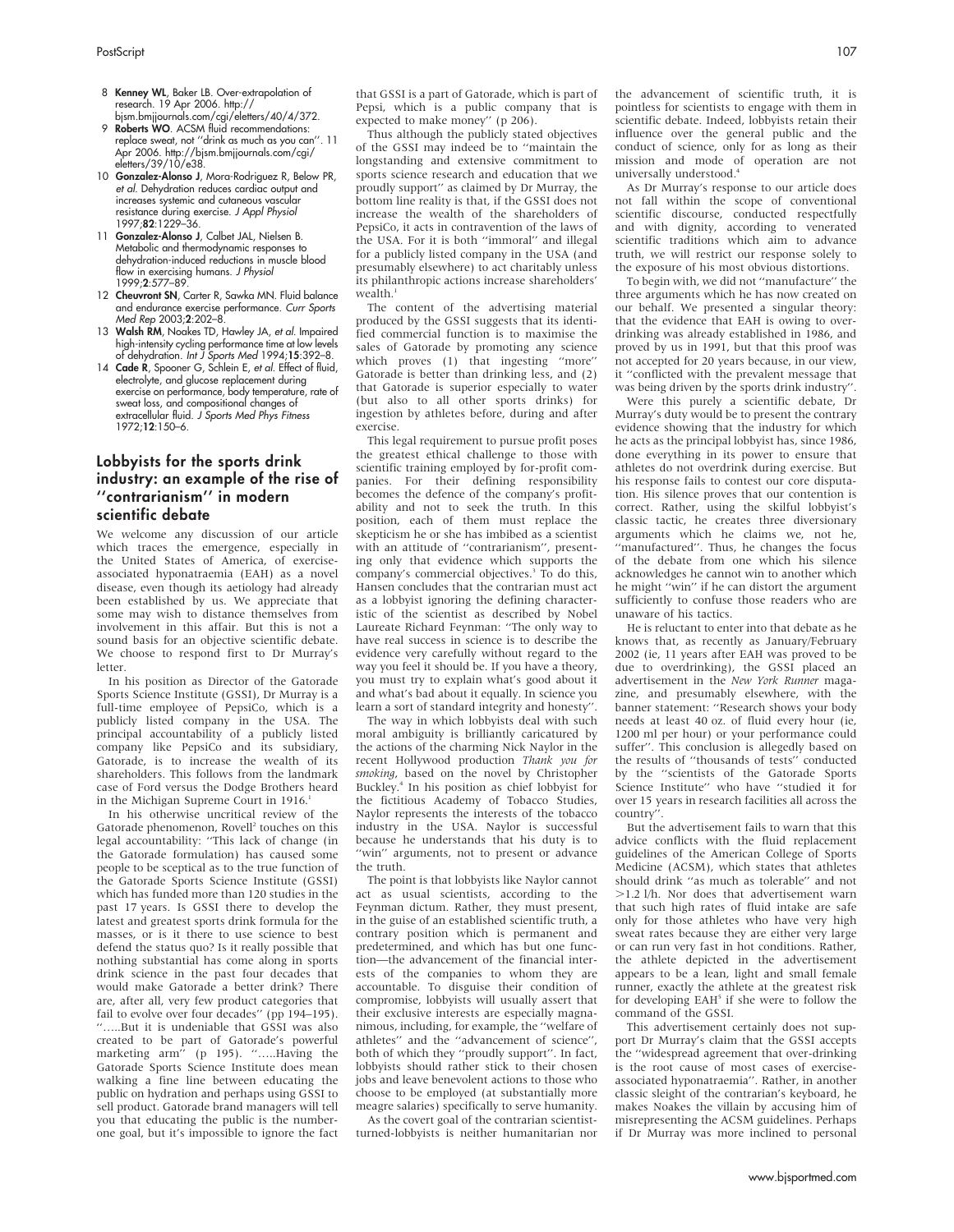introspection, he and indeed Dr Roberts would more easily identify the GSSI as the true villain in this distortion.

Perhaps it is not surprising that a few months after the publication of that advertisement encouraging all athletes to drink ''at least'' 1200 ml/h ''or your performance could suffer'', the 2002 Boston Marathon, a race for which Gatorade was the official sports drink, "suffered" the world's leading distinction of a 13% incidence of  $FAH$  at a marathon  $6$  including the death of Dr Cynthia Lucero apparently because she had ''ingested too much Gatorade'' according to a report of the official autopsy findings.7 One would presume that if the GSSI had been committed to avoiding EAH by warning runners in the USA not to overdrink, the incidence of EAH would have been nil in the Boston and other marathons, as is the case in marathons held in our respective countries, South Africa and New Zealand, and in which, for more than a decade, athletes have been specifically warned of the potentially fatal dangers of drinking ''at least 40 oz of fluid every hour".<sup>8-10</sup>

Indeed, given the resources available to the GSSI, it is remarkable how ineffective their educational programme has been, which has ''annually produced and distributed educational materials that have gone directly to hundreds of thousands of marathoners, Ironman-distance triathletes, and ultradistance competitors, the athletes most at risk of hyponatraemia''. Unless of course the focus of that material was not really to discourage athletes from overdrinking, Dr Murray cannot distort one decisive statistic: that only in the USA did the incidence of EAH reach epidemic proportions.<sup>9</sup> Thus, any preventive interventions that the GSSI now wish to claim were utterly useless.

Dr Murray's next distortion is to state that one of us (TDN) cannot now criticise the 1996 ACSM drinking guidelines as he acted as a consultant to those guidelines. The reality, as described above, is that it was the GSSI that first distorted the ACSM message by encouraging athletes to drink ''at least'' 1200 ml/h (or according to the information provided by the GSSI to competitors at the 1999 Hawaiian Ironman Triathlon at rates of up to 2000 ml/h for ''heavy sweaters'') without mentioning the provisos included in the ACSM guidelines and which TDN had approved. Perhaps TDN's sole error was that he incorrectly blamed the ACSM for a distortion perpetuated by the GSSI.

Elsewhere, $11-14$  TDN has detailed the full extent of his current criticisms of the failings of the ACSM guidelines and of which he was unaware when he first reviewed those guidelines more than 10 years ago. In the context of this response, the major failing of the ACSM was that it did not discipline the GSSI when it began to distort their guidelines, including the erroneous claim<sup>5</sup> that the ingestion of sports drinks can prevent the development of EAH. Nor did the ACSM do enough to aggressively warn the athletes of the dangers of overdrinking during exercise.

In his next distortion, Dr Murray accuses us of ''unsubstantiated insinuations of impropriety''. We apparently implied that ''members of the ACSM writing committee of the 1996 position stand were either duped or willingly forsook their professional integrity to please a corporate interest. This is a serious inference (etc)''. We have read and re-read the article (as, obviously, did the legal advisors to the British Journal of Sports Medicine before its publication), and we are completely unable to find anything in the article that remotely supports Dr Murray's distortion. We merely pointed out that the ACSM had (until recently) only two platinum sponsors, Gatorade and the GSSI, and that the GSSI was very active in promoting the concept that athletes should drink ''as much as tolerable'' (as evidenced by their 2002 New York Runner advertisement and their advice to competitors in the 1999 Hawaiian Ironman Triathlon and presumably to competitors in other races as well). We also pointed out that a novel theory of thermoregulation during exercise has emerged in the period since Dr Cade developed Gatorade in 1965. Dr Murray's claim that we implied that all these resulted from the influence of the sports drink industry solely on a small cadre of scientists who advise the ACSM is a figment of his own highly creative thinking.

Of course, Dr Murray is one of the few people who knows the full extent (if any) of the financial interaction between Gatorade and the GSSI and those sports physicians and exercise scientists who serve those companies in a variety of roles and some of whom have occupied important leadership roles in the ACSM. Thus, it is only he, not we, who could ever provide that information. Given (1) the current concerns about the potential control that the pharmaceutical industry exerts over many influential scientists who compose guidelines influencing drug-prescribing patterns which directly benefit the companies exerting those covert controls<sup>15–17</sup> and  $(2)$  Dr Murray's assurance that the sports drink industry exerts no such covert influence, we believe that, in the interests of transparency, it would be desirable for the GSSI to indicate the extent to which those individuals, listed on the GSSI website as members of one or more of the seven GSSI advisory boards, as well as any others with whom the Institute works, benefit in any way from this relationship. As this group potentially forms one of the most influential groupings in the science of exercise, this information would be especially helpful in confirming publicly that its objectivity is beyond reproach. We are sure that Dr Murray, the GSSI and indeed the ACSM would welcome actions to effect this ''burden of proof'', as DrMurray calls it or, as we prefer, the ''burden of transparency''.

Finally, we are sincerely flattered that such an influential lobbyist should consider us so threatening to the interests of his company that, before the scientific community and all those with access to the internet, we must be dismissed as ''painfully uninformed'' scientists, who ''stumble over basic thermoregulatory physiology'', who ignore ''over 50 years of scientific endeavor'', who ''enthusiastically manufacture'' a ''self-professed claim of 'case proven''' in an article which suffers from ''an absence of novel finding (and) does not qualify as science'', which is also ''rife with factual errors and unfounded inferences'', and which includes ''blatant misrepresentation'' and ''unsubstantiated insinuations of impropriety'' while presenting claims that are ''ludicrous and without basis''. We especially appreciate his claims that it was our erroneous idea that dehydration makes ''heat illness inevitable'' and that the GSSI, not ourselves,<sup>5</sup> was the creative force that developed the global consensus of the factors causing EAH. In the process, he skillfully projects us as two psychotic imposters who act without concern for either science or the welfare of athletes.

Those who know us personally or who have studied our work $s<sup>2+1</sup> s<sup>2+3</sup>$  will find all these  $5-23$  will find all these claims absurd.

We are left to conclude that even Nick Naylor at his very best<sup>4</sup> could not have crafted a more extraordinary work of fiction.

### Timothy David Noakes

MRC/UCT Research Unit for Exercise Science and Sports Medicine, Sports Science Institute of South Africa, Newlands, South Africa

#### Dale B Speedy

Department of General Practice and Primary Care, University of Auckland, Auckland, New Zealand

Correspondence to: Professor T D Noakes, MRC/UCT Research Unit for Exercise Science and Sports Medicine, Sports Science Institute of South Africa, PO Box 115, Newlands 7725, South Africa: timothy.noakes@uct.ac.za

Competing interests: TDN's research unit receives an annual research grant from Bromor Pty Ltd, the manufacturers of the South African sports drink Energade. TDN receives no personal financial benefit, either at present or promised in the future, as a result of this relationship. DS has no conflicts of interest.

#### References

- 1 Bakan J. The Corporation: the pathological pursuit of
- profit and power. New York: Free Press, 2004:1–228. 2 Rovell D. First in thirst: how Gatorade turned the science of sweat into a cultural phenomenon. New York: Amacom, 2005.
- 3 Hansen J. Swift boating, stealth budgeting, and the theory of the unitary executive. World Watch 2006 In press.
- 4 Buckley C. Thank you for smoking: A novel. USA: Random House, 1994:1–272.
- 5 Hew-Butler TD, Almond CS, Ayus JC, et al. Consensus document of the 1st International Exercise-Associated Hyponatremia (EAH) Consensus Symposium, Cape Town, South Africa. Clin J Sport Med 2005;15:207–13.
- 6 Almond CS, Shin AY, Fortescue EB, et al. Hyponatremia among runners in the Boston Marathon. N Engl J Med 2005;352:1550–6.
- 7 Smith S. Marathon runner's death linked to excessive fluid intake. Boston Globe 13 August 2002, Sect A 1.
- 
- 8 **Noakes TD**. *Lore of running*. Champaign, IL:<br>Human Kinetics Publishers, 2003:1–930.<br>**9 Noakes TD**, Speedy DB. Case proven: exercise<br>associated hyponatraemia is due to overdrinking. So why did it take 20 years before the original evidence was accepted? Br J Sports Med 2006;40:567–72.
- 10 Speedy DB, Rogers IR, Noakes TD, et al. Diagnosis and prevention of hyponatremia at an ultradistance triathlon. Clin J Sport Med 2000;10:52–8.
- 11 Noakes TD. Hyponatremia or hype? Physician Sports Med 2001:**29**:22–40.
- 12 Noakes TD. Fluid replacement during marathon running. Clin J Sport Med 2003;13:309–18.
- 13 Noakes TD. Can we trust rehydration research? In: McNamee M, eds. Philosophy and sciences of exercise, sports and health. Abingdon, Oxfordshire, UK: Taylor & Francis Books, 2004:144–68.
- 14 Noakes TD. Drinking guidelines for exercise: what is the evidence that athletes should either drink ''as much as tolerable'' or ''to replace all the weight lost during exercise'' or ''ad libitum''. J Sports Sci 2006 In press.
- 15 **Anon**. An unhealthy practice [Editorial]. Nature 2005;437:1065–6.
- 16 Saul S. Drug companies fund American Society of Hypertension: unease on industry's role in hypertension debate. New York Times 20 May, 2006.
- 17 Taylor R, Giles J. Cash interests taint drug advice. Nature 2005;437:1070–1.
- 18 **Noakes TD**. Hyponatremia in distance athletes. Pulling the IV on the dehydration myth. Physician Sports Med 2000;28:71–6.